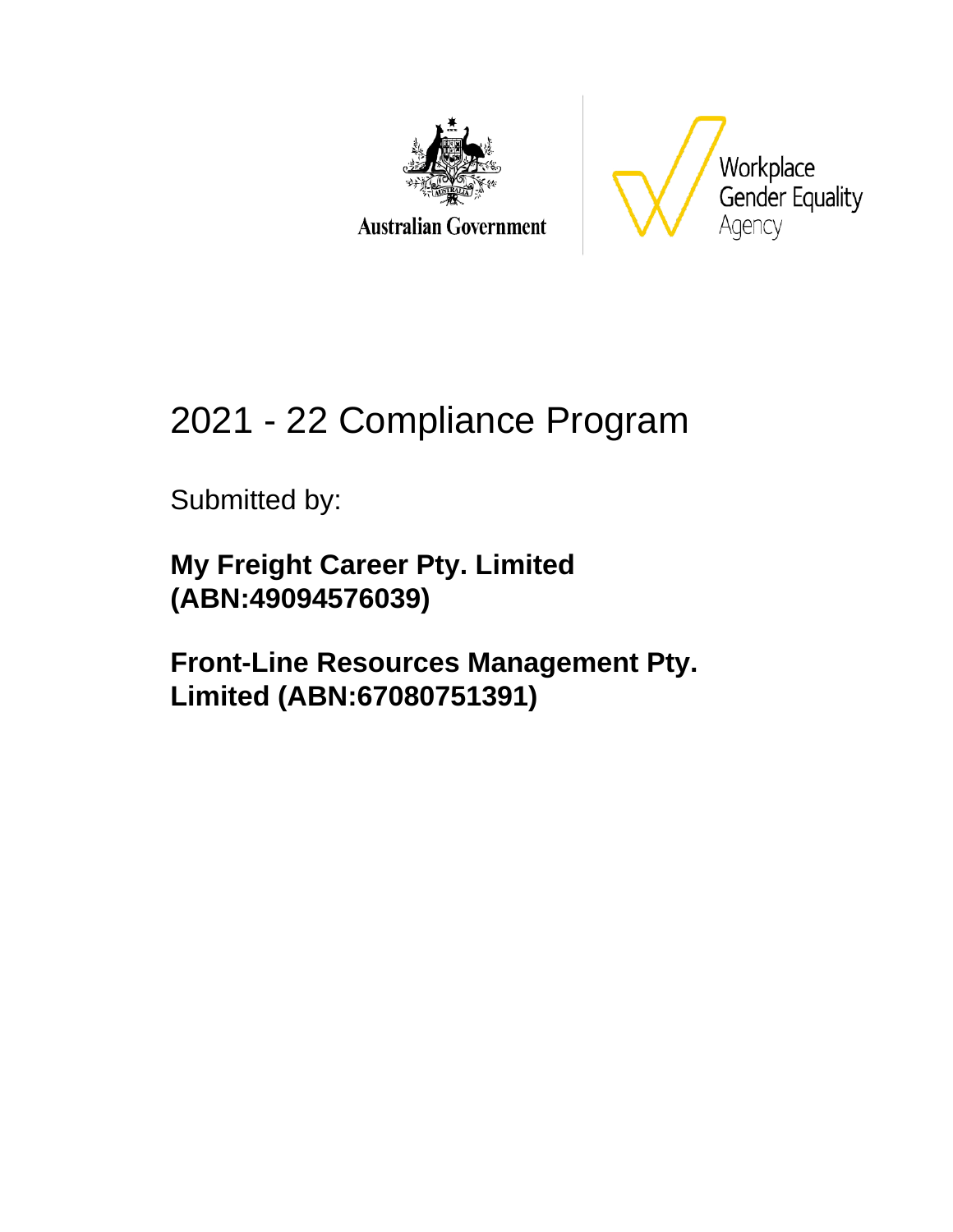## #Workplace overview

### **Policies and strategies**

1: Do you have a formal policy and/or formal strategy in place that specifically supports gender equality in the following areas?

| Recruitment                                                            | Yes(Select all that apply)                        |
|------------------------------------------------------------------------|---------------------------------------------------|
| $$ Yes                                                                 | Policy                                            |
| Retention                                                              | Yes(Select all that apply)                        |
| $$ Yes                                                                 | Policy                                            |
| Performance management processes                                       | Yes(Select all that apply)                        |
| $$ Yes                                                                 | Policy                                            |
| Promotions                                                             | Yes(Select all that apply)                        |
| $$ Yes                                                                 | Policy                                            |
| Talent identification/identification of high<br>potentials             | Yes(Select all that apply)                        |
| $$ Yes                                                                 | Policy                                            |
| Succession planning                                                    | Yes(Select all that apply)                        |
| $$ Yes                                                                 | Policy                                            |
| Training and development                                               | Yes(Select all that apply)                        |
| $$ Yes                                                                 | Policy                                            |
| Key performance indicators for managers<br>relating to gender equality | No(Select all that apply)                         |
| $$ No                                                                  | Other (please specify)                            |
| Other (please specify)                                                 | Only one manager throughout the whole<br>business |

2: Do you have formal policy and/or formal strategy in place that support gender equality overall? Yes(Select all that apply)

| $$ Yes | i Daliace<br>$\sim$ OIICV |
|--------|---------------------------|
|        |                           |

3: Does your organisation have any of the following targets to address gender equality in your workplace?

Other(Please provide details)

| ∴.Other | not relevant, there is no pay gap and roles are<br>suited to best applicant male or female |
|---------|--------------------------------------------------------------------------------------------|
|         |                                                                                            |

4: If your organisation would like to provide additional information relating to your gender equality policies and strategies, please do so below.

| <b>Governing bodies</b>        |  |  |
|--------------------------------|--|--|
| My Freight Career Pty. Limited |  |  |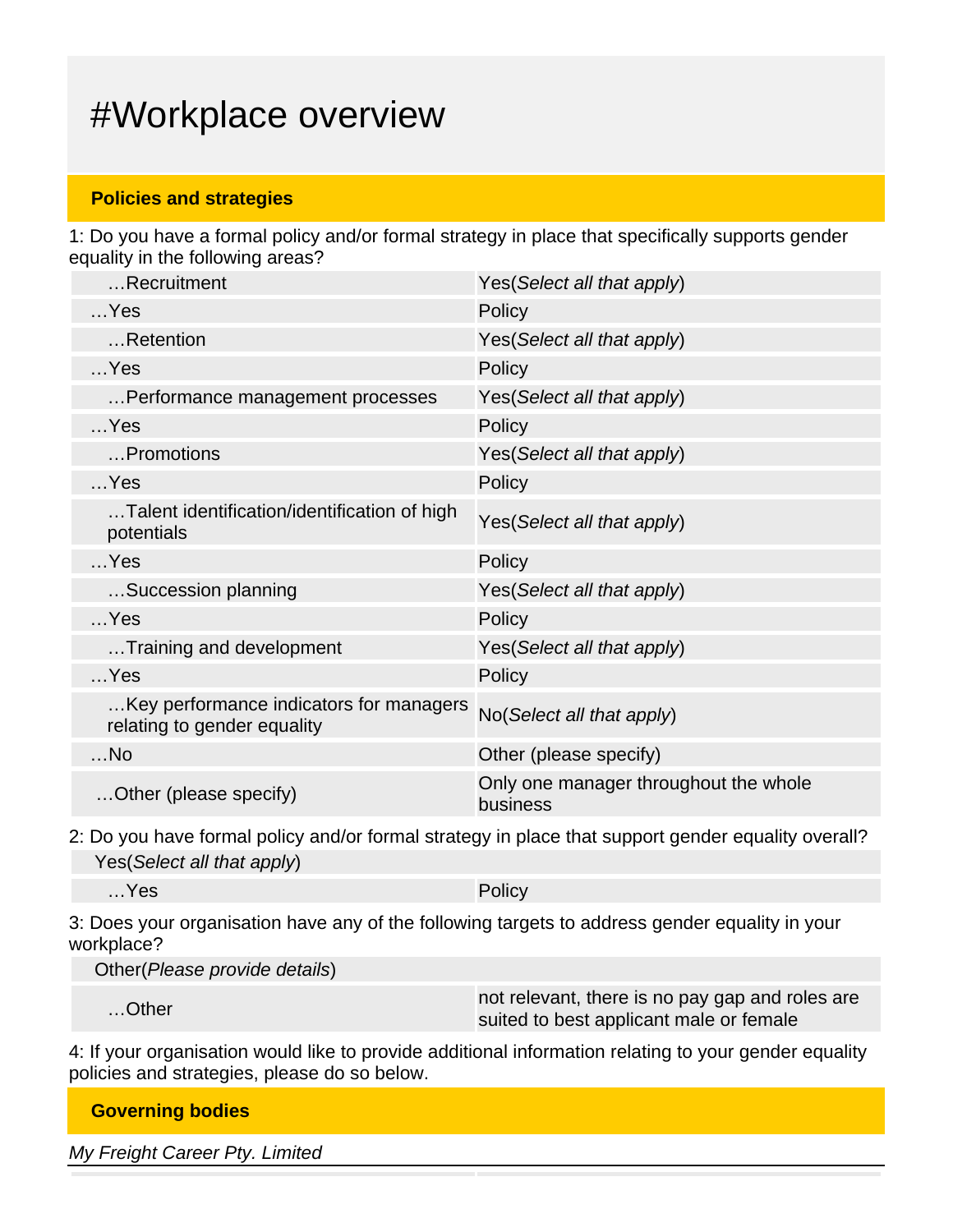| 1: Does this organisation have a governing<br>body?                                                                               | Yes (Provide further details on the governing<br>body(ies) and its composition)                      |
|-----------------------------------------------------------------------------------------------------------------------------------|------------------------------------------------------------------------------------------------------|
| 1.1: What is the name of your governing body?                                                                                     | There is no formal name The current governing<br>body members own the business                       |
| 1.2: What type of governing body does this<br>organisation have?                                                                  | Board of directors                                                                                   |
| 1.3: How many members are on the governing<br>body and who holds the predominant Chair<br>position?                               |                                                                                                      |
| Chairs                                                                                                                            |                                                                                                      |
| Female                                                                                                                            | 1                                                                                                    |
| $$ Male                                                                                                                           | $\overline{0}$                                                                                       |
| Non-binary                                                                                                                        | $\overline{0}$                                                                                       |
| Members                                                                                                                           |                                                                                                      |
| Female                                                                                                                            | $\overline{0}$                                                                                       |
| Male                                                                                                                              | 1                                                                                                    |
| Non-binary                                                                                                                        | $\overline{0}$                                                                                       |
| 1.4: Do you have a formal selection policy<br>and/or formal selection strategy for this<br>organisation's governing body members? | No(Select all that apply)                                                                            |
|                                                                                                                                   | Other (provide details)                                                                              |
|                                                                                                                                   | Business is owned by husband and wife who<br>are the directors and current governing body<br>members |
| 1.5: Has a target been set to increase the<br>representation of women on this governing<br>body?                                  | No(Select all that apply)                                                                            |
|                                                                                                                                   | Governing body has gender balance (i.e. 40%<br>women / 40% men / 20% either)                         |
| 1.6: Do you have a formal policy and/or formal<br>strategy in place on the gender composition of<br>your governing body?          | <b>No</b>                                                                                            |
|                                                                                                                                   | Other (provide details)                                                                              |
|                                                                                                                                   | Business is owned by husband and wife who<br>are the directors and current governing body<br>members |
| 1.1.a.3: How many members are on the<br>governing body and who holds the predominant<br>Chair position?                           |                                                                                                      |
| Front-Line Resources Management Pty. Limited                                                                                      |                                                                                                      |
| 1: Does this organisation have a governing<br>body?                                                                               | Yes (Provide further details on the governing<br>body(ies) and its composition)                      |
| 1.1: What is the name of your governing body?                                                                                     | There is no formal name The current governing<br>body members own the business                       |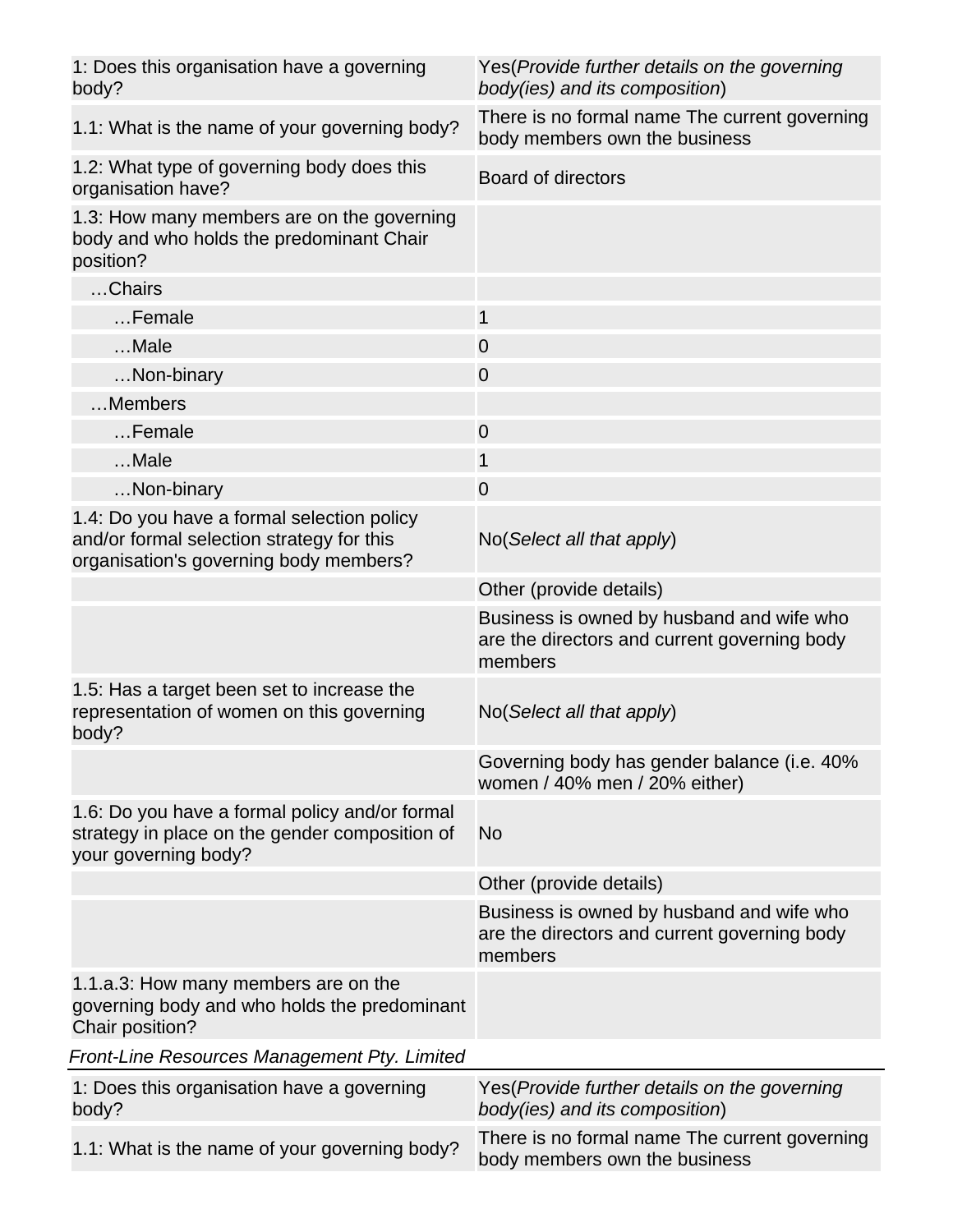| 1.2: What type of governing body does this<br>organisation have?                                                                  | <b>Board of directors</b>                                                                            |
|-----------------------------------------------------------------------------------------------------------------------------------|------------------------------------------------------------------------------------------------------|
| 1.3: How many members are on the governing<br>body and who holds the predominant Chair<br>position?                               |                                                                                                      |
| Chairs                                                                                                                            |                                                                                                      |
| Female                                                                                                                            | 1                                                                                                    |
| Male                                                                                                                              | $\overline{0}$                                                                                       |
| Non-binary                                                                                                                        | $\overline{0}$                                                                                       |
| Members                                                                                                                           |                                                                                                      |
| Female                                                                                                                            | $\overline{0}$                                                                                       |
| $$ Male                                                                                                                           | 1                                                                                                    |
| Non-binary                                                                                                                        | $\overline{0}$                                                                                       |
| 1.4: Do you have a formal selection policy<br>and/or formal selection strategy for this<br>organisation's governing body members? | No(Select all that apply)                                                                            |
|                                                                                                                                   | Other (provide details)                                                                              |
|                                                                                                                                   | Business is owned by husband and wife who<br>are the directors                                       |
| 1.5: Has a target been set to increase the<br>representation of women on this governing<br>body?                                  | No (Select all that apply)                                                                           |
|                                                                                                                                   | Governing body has gender balance (i.e. 40%<br>women / 40% men / 20% either)                         |
| 1.6: Do you have a formal policy and/or formal<br>strategy in place on the gender composition of<br>your governing body?          | <b>No</b>                                                                                            |
|                                                                                                                                   | Other (provide details)                                                                              |
|                                                                                                                                   | Business is owned by husband and wife who<br>are the directors and current governing body<br>members |
| 1.1.a.3: How many members are on the<br>governing body and who holds the predominant<br>Chair position?                           |                                                                                                      |

2: If your organisation would like to provide additional information relating to governing bodies and gender equality in your workplace, do so below.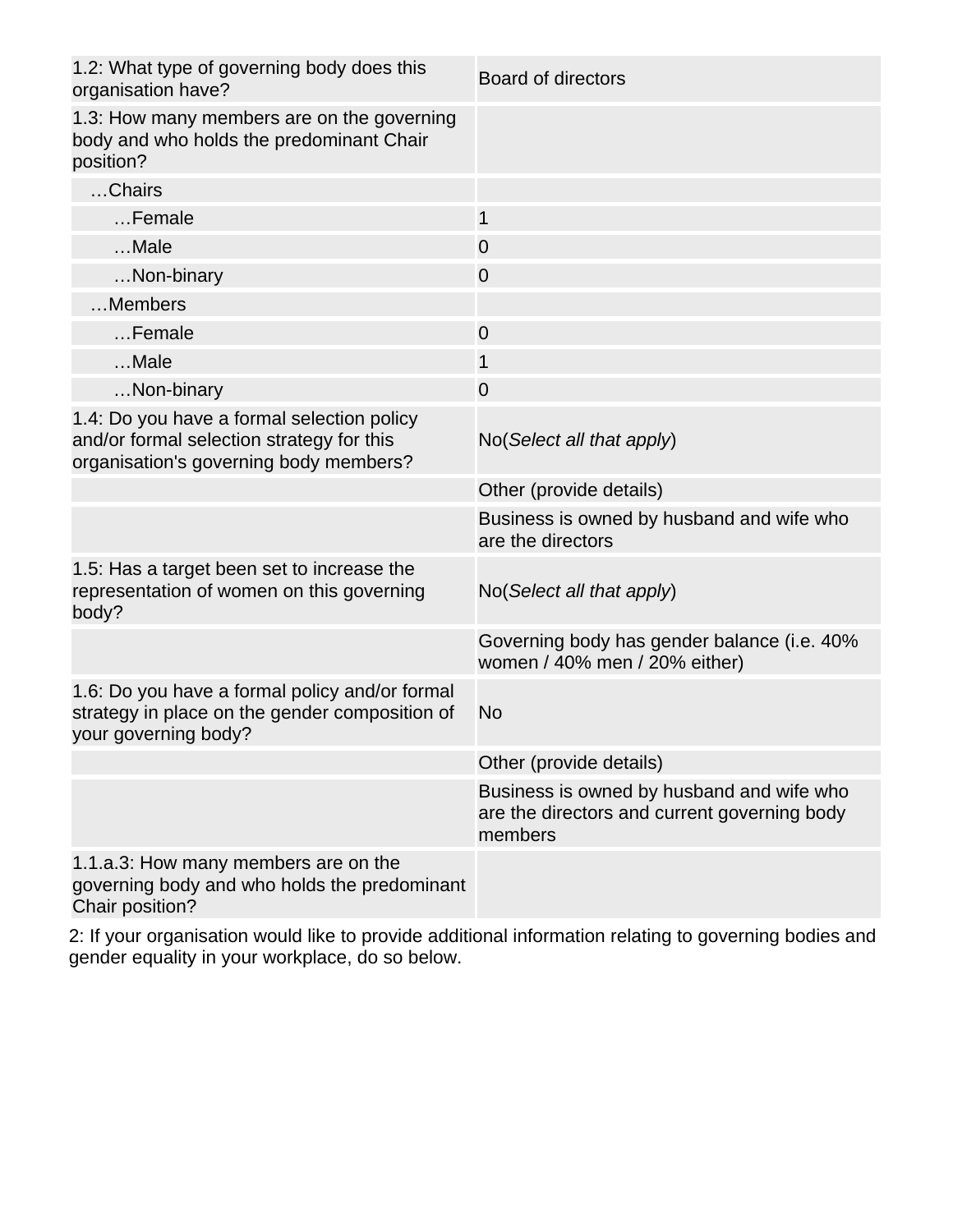## #Action on gender equality

### **Gender pay gaps**

1: Do you have a formal policy and/or formal strategy on remuneration generally? No(Select all that apply)

...No and the non-award employees paid market rate

- 2: What was the snapshot date used for your Workplace Profile? 21-Feb-2022
- 3: Does your organisation publish its organisation-wide gender pay gap? No
- 4: Do you give WGEA permission to publicly publish your organisation-wide gender pay gap? No

5: If your organisation would like to provide additional information relating to gender pay gaps in your workplace, please do so below.

### **Employer action on pay equity**

1: Have you analysed your payroll to determine if there are any remuneration gaps between women and men (e.g. conducted a gender pay gap analysis)?

No(Select all that apply)

…No non-award employees paid market rate

2: For organisations with partnership structures: Have you undertaken a gender remuneration gap analysis ('gender pay gap analysis') in the current reporting period to determine if there are any remuneration gaps between women partners and men partners in your organisation?

No

3: If your organisation would like to provide additional information relating to employer action on pay equity in your workplace, please do so below.

**Employee consultation**

1: Have you consulted with employees on issues concerning gender equality in your workplace during the reporting period?

Yes(Provide further details on the employee consultation process.)

| 1.1: How did you consult employees? | Other (provide details) |
|-------------------------------------|-------------------------|
| Other (provide details)             | monthly staff meetings  |
| 1.2: Who did you consult?           | <b>ALL</b> staff        |

2: Do you have a formal policy and/or formal strategy in place on consulting employees about gender equality?

| Yes(Select all that apply.) |  |
|-----------------------------|--|
|-----------------------------|--|

…Yes Policy

3: On what date did your organisation share your previous year's public reports with employees?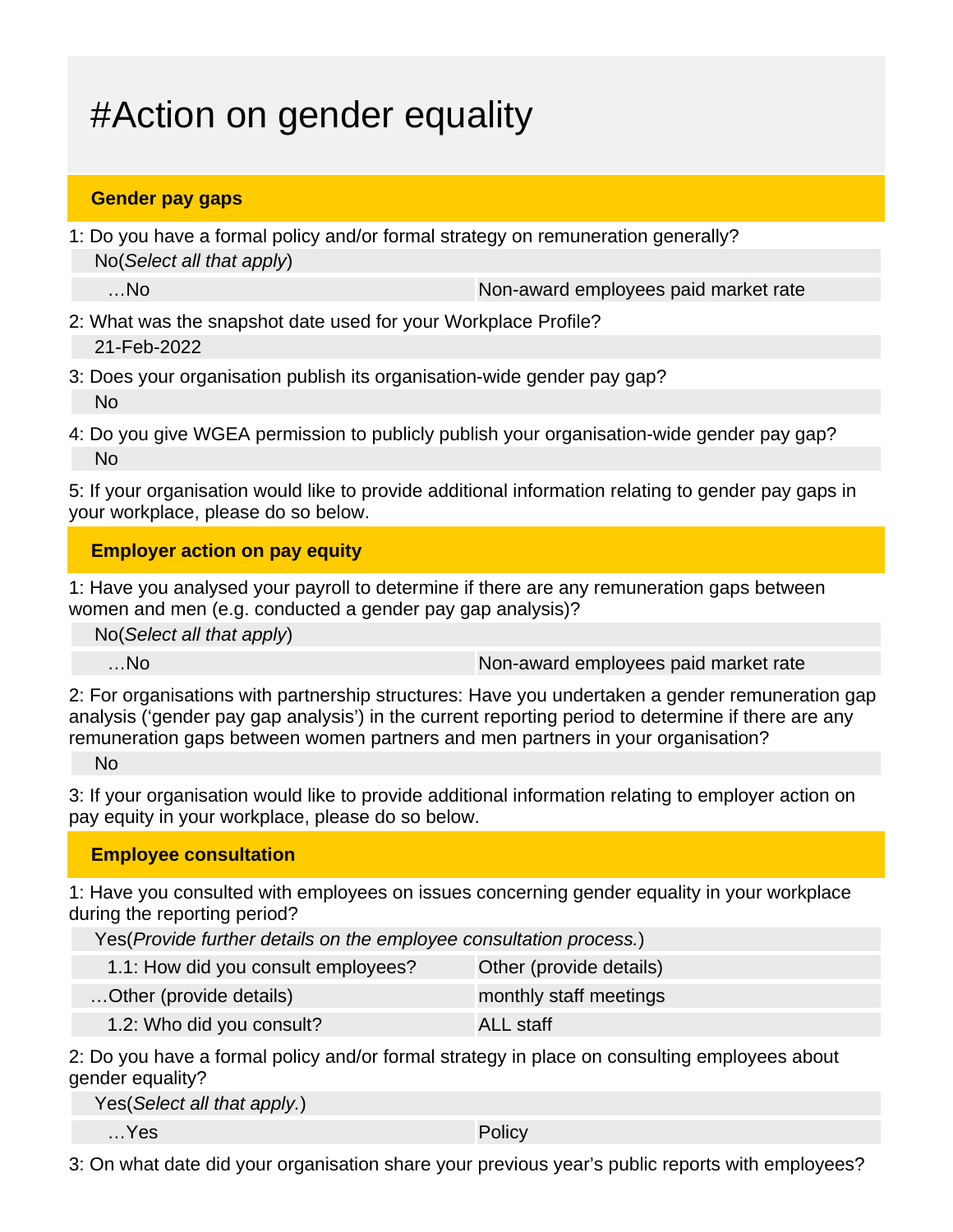4: Does your organisation have shareholders?

4.1: On what date did your organisation share your previous year's public reports with shareholders? 14-Feb-2022

5: Have you shared previous Executive Summary and Benchmark reports with the governing body?

Yes

6: If your organisation would like to provide additional information relating to employee consultation on gender equality in your workplace, please do so below.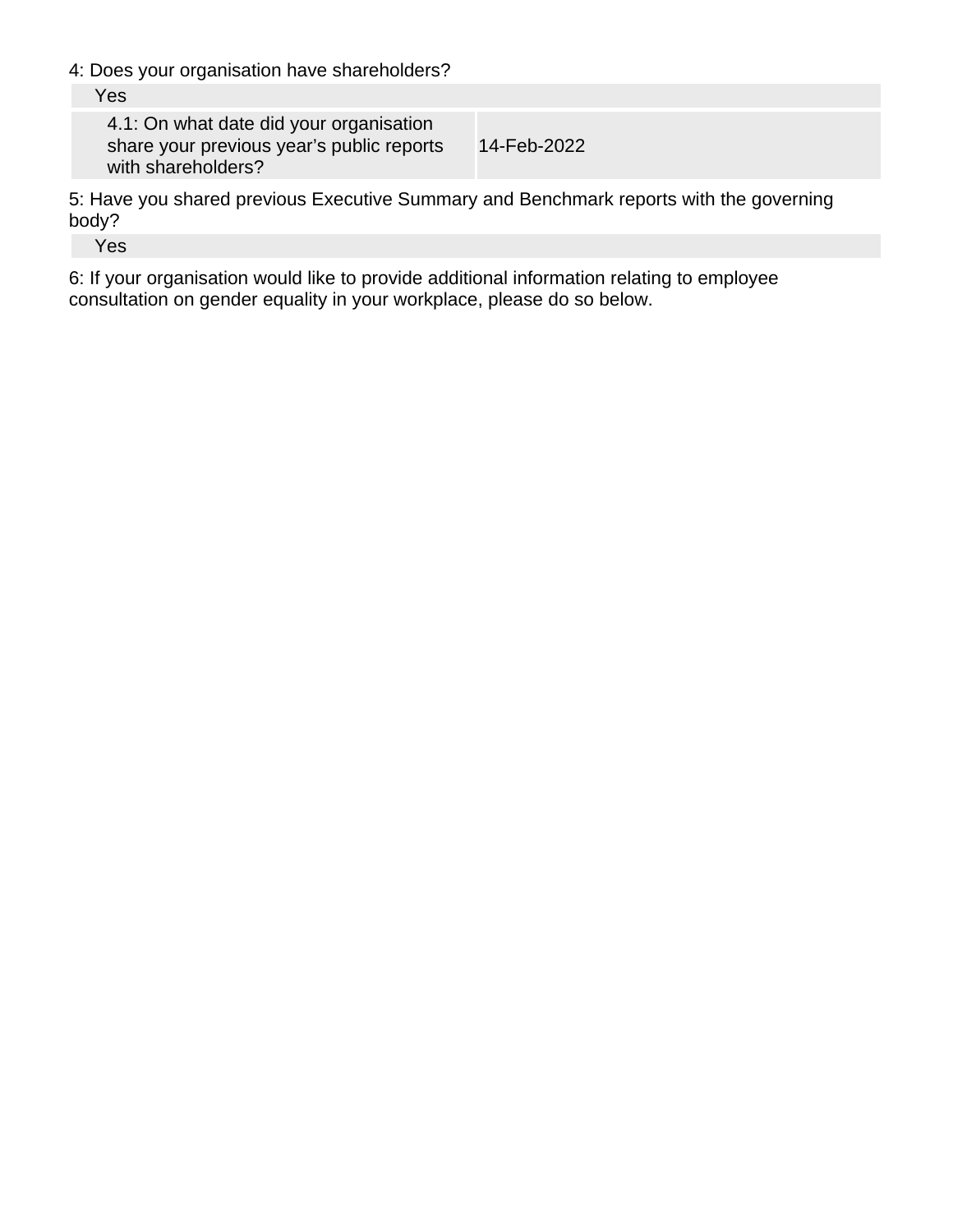## #Flexible work

## **Flexible working**

1: Do you have a formal policy and/or formal strategy on flexible working arrangements? Yes(Select all that apply)

| $$ Yes                                                                                          | <b>Strategy</b>                                                                                                                                                                     |
|-------------------------------------------------------------------------------------------------|-------------------------------------------------------------------------------------------------------------------------------------------------------------------------------------|
| A business case for flexibility has been<br>established and endorsed at the leadership<br>level | No(Select all that apply)                                                                                                                                                           |
| $$ No                                                                                           | Other (provide details)                                                                                                                                                             |
| Other (provide details)                                                                         | flexible work options are discussed at the time<br>of employment or when needed, nearly all<br>employees are currently on flexible work<br>arrangements                             |
| Leaders are visible role models of flexible<br>working                                          | Yes                                                                                                                                                                                 |
| Flexible working is promoted throughout<br>the organisation                                     | Yes                                                                                                                                                                                 |
| Targets have been set for engagement in<br>flexible work                                        | No(Select all that apply)                                                                                                                                                           |
| $$ No                                                                                           | Other (provide details)                                                                                                                                                             |
| Other (provide details)                                                                         | flexible work options are discussed at the time<br>of employment or when needed, nearly all<br>employees are currently on flexible work<br>arrangements                             |
| Targets have been set for men's<br>engagement in flexible work                                  | No(Select all that apply)                                                                                                                                                           |
| $$ No                                                                                           | Other (provide details)                                                                                                                                                             |
| Other (provide details)                                                                         | flexible work options are discussed at the time<br>of employment or when needed, nearly all<br>employees are currently on flexible work<br>arrangements                             |
| Leaders are held accountable for improving Yes<br>workplace flexibility                         |                                                                                                                                                                                     |
| Manager training on flexible working is<br>provided throughout the organisation                 | No(Select all that apply)                                                                                                                                                           |
| $$ No                                                                                           | Other (provide details)                                                                                                                                                             |
| Other (provide details)                                                                         | All flexible work arrangements are discussed<br>with the two directors, we only have 2 managers<br>in the business and they discuss any flexible<br>work conditions with directors. |
|                                                                                                 |                                                                                                                                                                                     |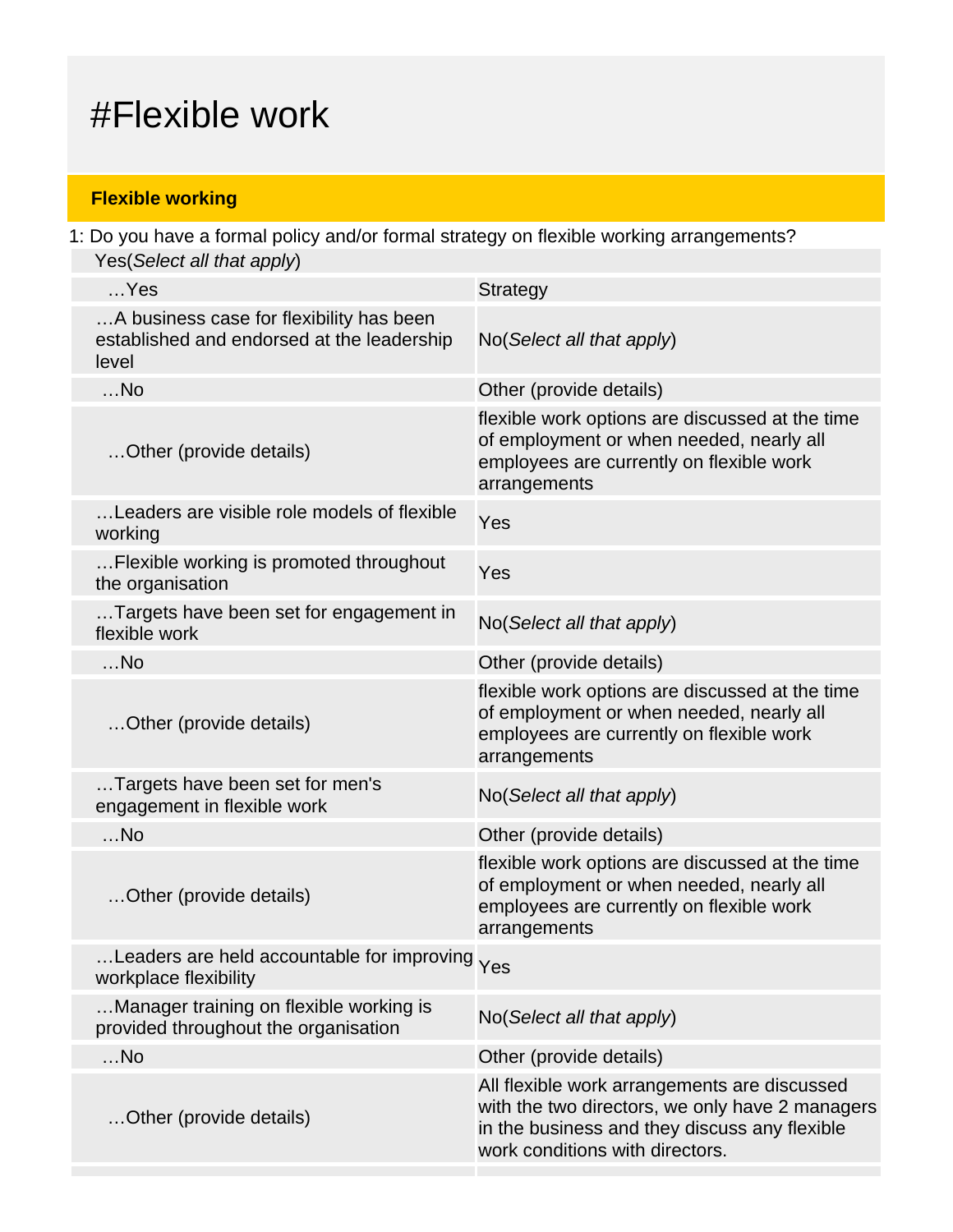| Employee training is provided throughout<br>the organisation                                                     | No(Select all that apply)                                                                  |
|------------------------------------------------------------------------------------------------------------------|--------------------------------------------------------------------------------------------|
| $$ No                                                                                                            | Other (provide details)                                                                    |
| Other (provide details)                                                                                          | All flexible work arrangements are discussed<br>with the two directors if and when needed. |
| Team-based training is provided<br>throughout the organisation                                                   | No(Select all that apply)                                                                  |
| $$ No                                                                                                            | Other (provide details)                                                                    |
| Other (provide details)                                                                                          | All flexible work arrangements are discussed<br>with the two directors.                    |
| Employees are surveyed on whether they<br>have sufficient flexibility                                            | No(Select all that apply)                                                                  |
| $$ No                                                                                                            | Other (provide details)                                                                    |
| Other (provide details)                                                                                          | All flexible work arrangements are discussed<br>with the two directors.                    |
| The organisation's approach to flexibility is<br>integrated into client conversations                            | Yes                                                                                        |
| The impact of flexibility is evaluated (e.g.<br>reduced absenteeism, increased employee<br>engagement)           | Yes                                                                                        |
| Metrics on the use of, and/or the impact of,<br>flexibility measures are reported to key<br>management personnel | Yes                                                                                        |
| Metrics on the use of, and/or the impact of,<br>flexibility measures are reported to the<br>governing body       | Yes                                                                                        |
| Other (provide details)                                                                                          | <b>No</b>                                                                                  |
| 2: Do you offer any of the following flexible working options to MANAGERS in your workplace?                     |                                                                                            |
| Flexible hours of work                                                                                           | Yes(Select one option only)                                                                |
| $$ Yes                                                                                                           | SAME options for women and men(Select all<br>that $apply$ )                                |
| SAME options for women and men                                                                                   | Formal options are available                                                               |
| Compressed working weeks                                                                                         | Yes(Select one option only)                                                                |
| $$ Yes                                                                                                           | SAME options for women and men(Select all<br>that apply)                                   |
| SAME options for women and men                                                                                   | Formal options are available                                                               |
| Time-in-lieu                                                                                                     | Yes(Select one option only)                                                                |
| $$ Yes                                                                                                           | SAME options for women and men(Select all<br>that apply)                                   |
| SAME options for women and men                                                                                   | Informal options are available                                                             |
|                                                                                                                  |                                                                                            |
| Telecommuting (e.g. working from home)                                                                           | Yes(Select one option only)                                                                |
| $$ Yes                                                                                                           | SAME options for women and men(Select all<br>that apply)                                   |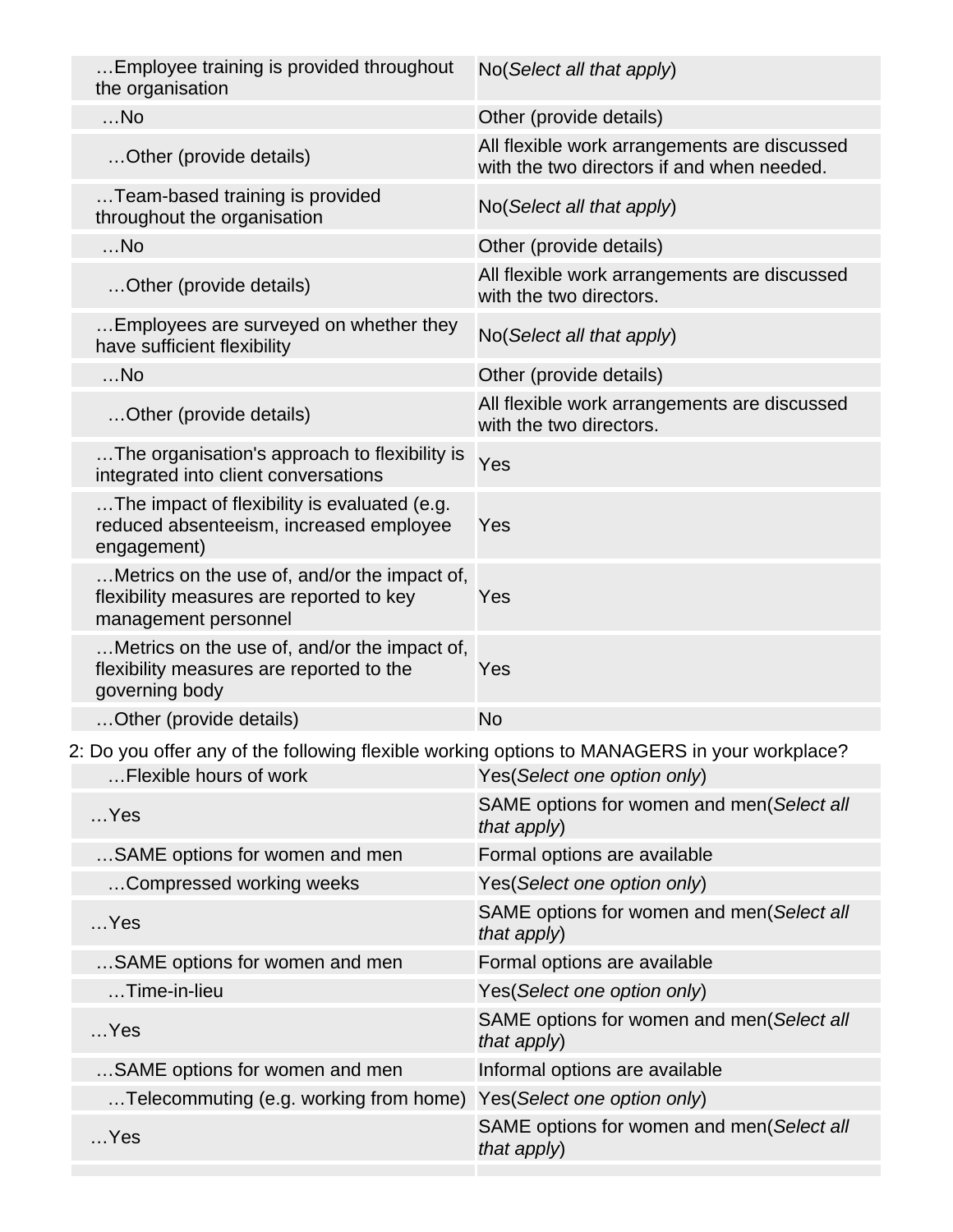| SAME options for women and men | Informal options are available                                                  |
|--------------------------------|---------------------------------------------------------------------------------|
| Part-time work                 | Yes(Select one option only)                                                     |
| $$ Yes                         | SAME options for women and men(Select all<br>that apply)                        |
| SAME options for women and men | Formal options are available                                                    |
| Job sharing                    | Yes(Select one option only)                                                     |
| $$ Yes                         | SAME options for women and men(Select all<br>that apply)                        |
| SAME options for women and men | Informal options are available                                                  |
| Carer's leave                  | Yes(Select one option only)                                                     |
| $$ Yes                         | SAME options for women and men(Select all<br>that apply)                        |
| SAME options for women and men | Formal options are available                                                    |
| Purchased leave                | No(You may specify why the above option is not<br>available to your employees.) |
| $$ No                          | Not aware of the need                                                           |
| Unpaid leave                   | Yes(Select one option only)                                                     |
| $$ Yes                         | SAME options for women and men(Select all<br>that apply)                        |
| SAME options for women and men | Informal options are available<br>Formal options are available                  |
|                                |                                                                                 |

3: Are your flexible working arrangement options for NON-MANAGERS the same as the options for managers above?

Yes

4: Has your organisation implemented an 'all roles flex' approach to flexible work? Yes

5: Did you see an increase, overall, in the approval of FORMAL flexible working arrangements for your workforce during the 2021-22 reporting period?

Yes, for both women and men

6: If your workplace includes hybrid teams (i.e. some employees in a team work remotely while other employees in a team work at the organisation's usual workplace), have any of the following measures been utilised to ensure the fair treatment of all employees regardless of work location?

Employee performance is measured by performance and not presenteeism

7: If your organisation would like to provide additional information relating to flexible working and gender equality in your workplace, including specific changes due to the impact of the COVID-19 pandemic on your workplace, please do so below.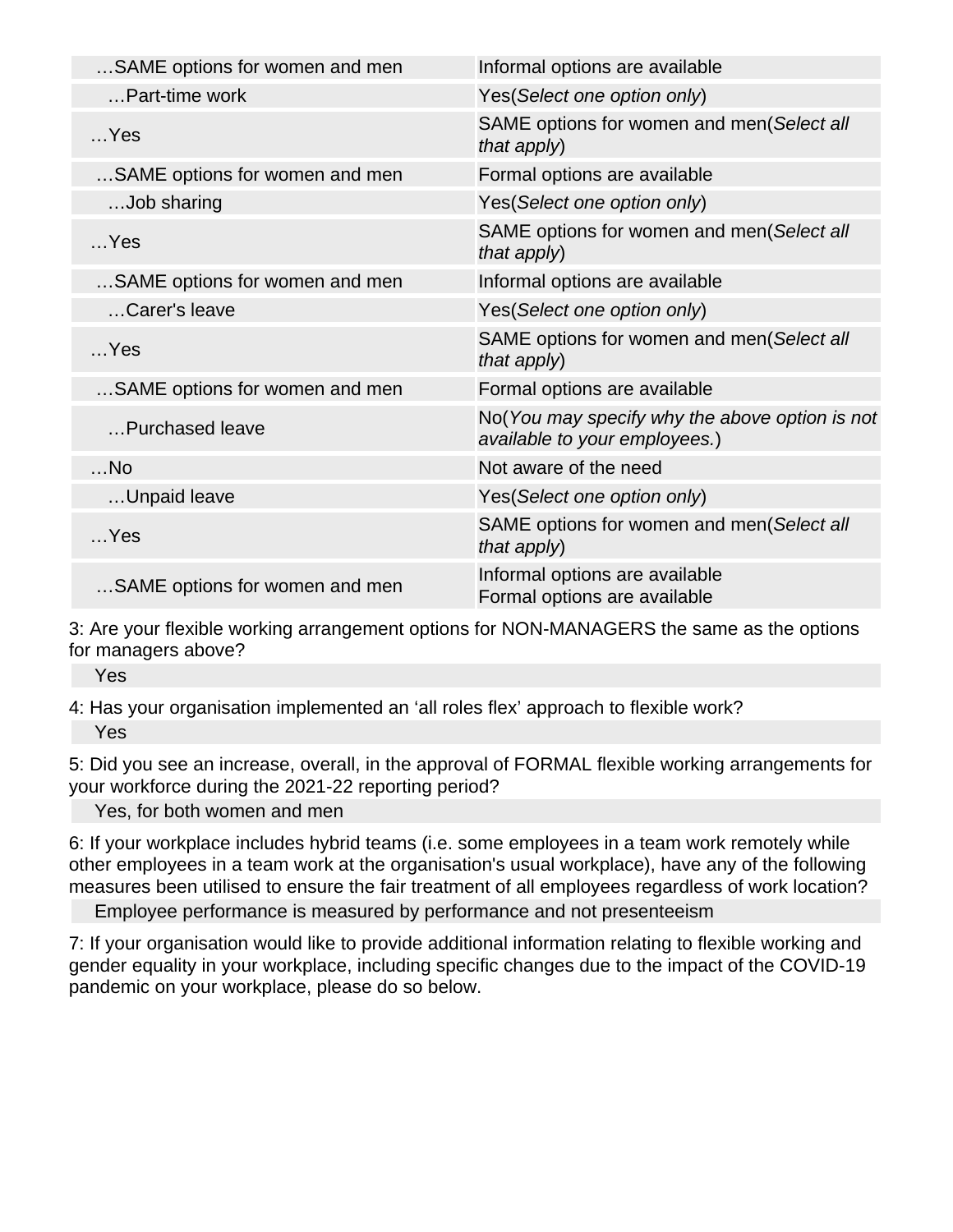## #Employee support

### **Paid parental leave**

1: Do you provide employer funded paid parental leave regardless of carer's status (i.e. primary/secondary) in addition to any government funded parental leave scheme?

No, we do not offer employer funded parental leave

…No, we do not offer employer funded mo, we do not oner employer runded<br>
Government scheme is sufficient<br>
parental leave

2: If your organisation would like to provide additional information relating to paid parental leave and gender equality in your workplace, please do so below.

| <b>Support for carers</b> |
|---------------------------|
|---------------------------|

1: Do you have a formal policy and/or formal strategy to support employees with family or caring responsibilities?

Yes(Select all that apply)

…Yes Policy

2: Do you offer any of the following support mechanisms for employees with family or caring responsibilities?

| Employer subsidised childcare         | No(You may specify why the above support<br>mechanism is not available to your employees.)         |
|---------------------------------------|----------------------------------------------------------------------------------------------------|
| $$ No                                 | Insufficient resources/expertise                                                                   |
| On-site childcare                     | No(You may specify why the above support<br>mechanism is not available to your employees.)         |
| $$ No                                 | Other (provide details)                                                                            |
| Other (provide details)               | There is a child care facility on our building, over<br>60% of our employees are working from home |
| Breastfeeding facilities              | No(You may specify why the above support<br>mechanism is not available to your employees.)         |
| $$ No                                 | Other (provide details)                                                                            |
| Other (provide details)               | over 60% of our employees are working from<br>home                                                 |
| Childcare referral services           | No(You may specify why the above support<br>mechanism is not available to your employees.)         |
| $$ No                                 | Other (provide details)                                                                            |
| Other (provide details)               | There is a child care facility on our building, over<br>60% of our employees are working from home |
| Internal support networks for parents | No(You may specify why the above support<br>mechanism is not available to your employees.)         |
| $$ No                                 | Insufficient resources/expertise                                                                   |
|                                       |                                                                                                    |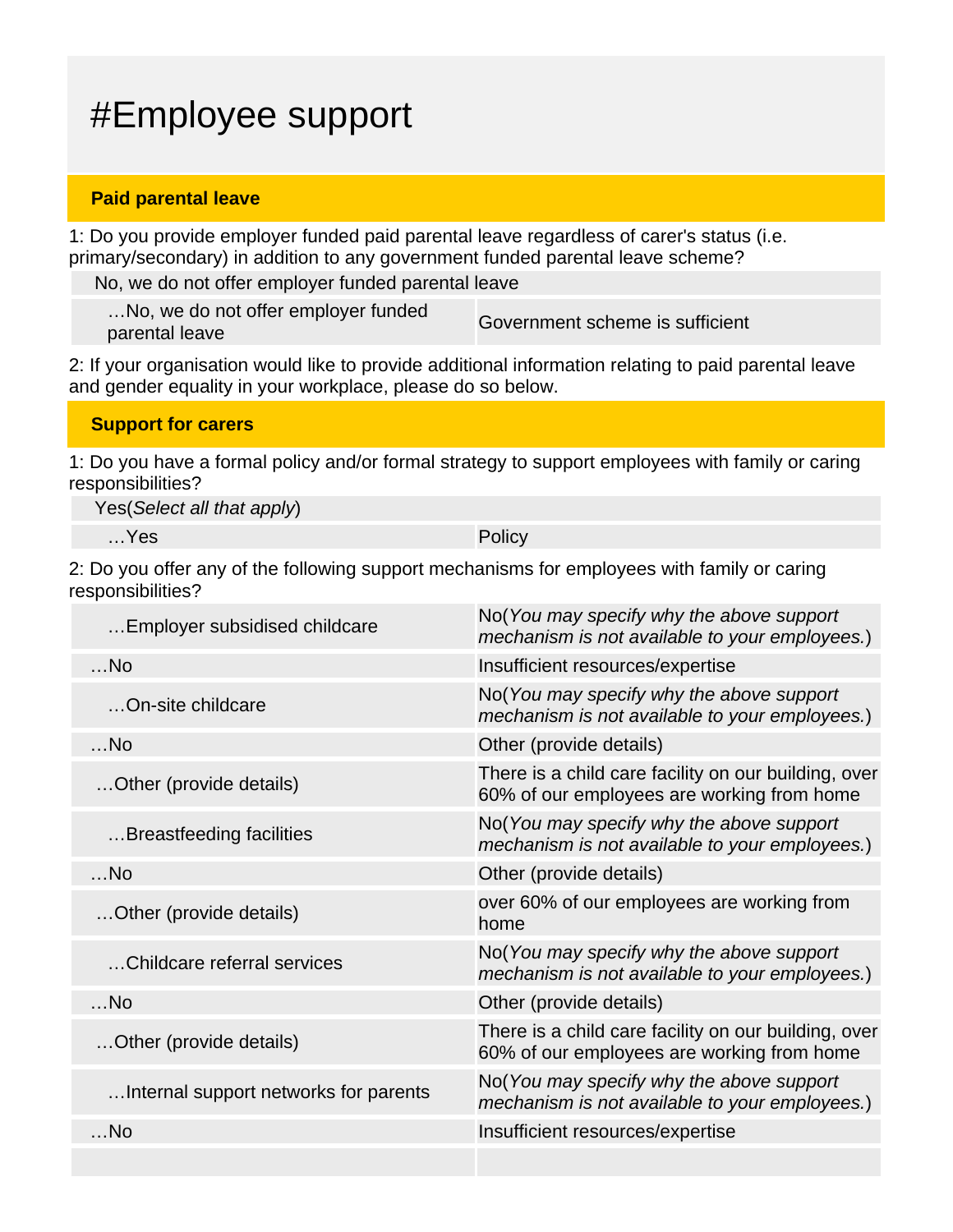| Return to work bonus (only select if this<br>bonus is not the balance of paid parental<br>leave) | No(You may specify why the above support<br>mechanism is not available to your employees.) |
|--------------------------------------------------------------------------------------------------|--------------------------------------------------------------------------------------------|
| $$ No                                                                                            | Insufficient resources/expertise                                                           |
| Information packs for new parents and/or<br>those with elder care responsibilities               | No(You may specify why the above support<br>mechanism is not available to your employees.) |
| $$ No                                                                                            | Insufficient resources/expertise                                                           |
| Referral services to support employees<br>with family and/or caring responsibilities             | Yes(Please indicate the availability of this<br>support mechanism.)                        |
| $$ Yes                                                                                           | Available at ALL worksites                                                                 |
| Targeted communication mechanisms<br>(e.g. intranet/forums)                                      | Yes(Please indicate the availability of this<br>support mechanism.)                        |
| $$ Yes                                                                                           | Available at ALL worksites                                                                 |
| Support in securing school holiday care                                                          | No(You may specify why the above support<br>mechanism is not available to your employees.) |
| $$ No                                                                                            | Insufficient resources/expertise                                                           |
| Coaching for employees on returning to<br>work from paid parental leave                          | No(You may specify why the above support<br>mechanism is not available to your employees.) |
| $$ No                                                                                            | Insufficient resources/expertise                                                           |
| Parenting workshops targeting mothers                                                            | No(You may specify why the above support<br>mechanism is not available to your employees.) |
| $$ No                                                                                            | Insufficient resources/expertise                                                           |
| Parenting workshops targeting fathers                                                            | No(You may specify why the above support<br>mechanism is not available to your employees.) |
| $$ No                                                                                            | Insufficient resources/expertise                                                           |
| Other (provide details)                                                                          | <b>No</b>                                                                                  |

3: If your organisation would like to provide additional information relating to support for carers in your workplace, please do so below.

## **Sex-based harassment and discrimination**

1: Do you have a formal policy and/or formal strategy on sex-based harassment and discrimination prevention?

| Yes(Select all that apply)                                                                                                                        |        |
|---------------------------------------------------------------------------------------------------------------------------------------------------|--------|
| $$ Yes                                                                                                                                            | Policy |
| 1.1: Do you provide a grievance process in<br>any sex-based harasssment and<br>discrimination prevention formal policy<br>and/or formal strategy? | Yes    |

2: Do you provide training on sex-based harassment and discrimination prevention to the following groups?

| All managers | Yes (Please indicate how often is this training<br>provided (select all that apply):) |
|--------------|---------------------------------------------------------------------------------------|
| $$ Yes       | Every three years or more                                                             |
|              |                                                                                       |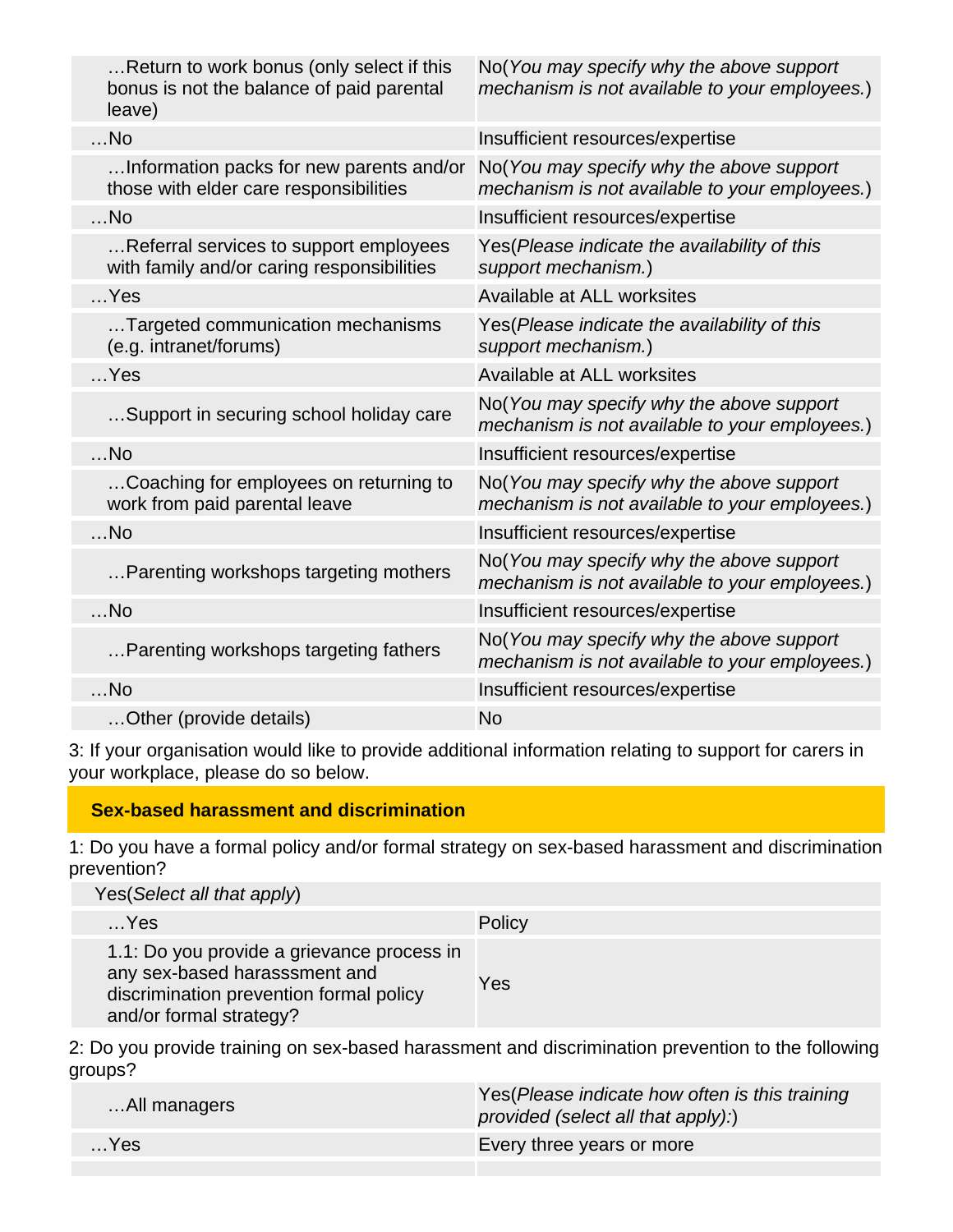| All employees           | Yes (Please indicate how often is this training<br>provided (select all that apply):) |
|-------------------------|---------------------------------------------------------------------------------------|
| $$ Yes                  | At induction                                                                          |
| Other (provide details) |                                                                                       |

3: If your organisation would like to provide additional information relating to sex-based harassment and discrimination, please do so below.

### **Family or domestic violence**

1: Do you have a formal policy and/or formal strategy to support employees who are experiencing family or domestic violence?

No(Select all that apply)

| $$ No | Included in award/industrial or workplace |
|-------|-------------------------------------------|
|       | agreement                                 |

2: Other than a formal policy and/or formal strategy, do you have the following support mechanisms in place to support employees who are experiencing family or domestic violence?

| Yes                                      |
|------------------------------------------|
| Yes                                      |
| No(Select all that apply)                |
| Insufficient resources/expertise         |
| Yes                                      |
| No(Select all that apply)                |
| Insufficient resources/expertise         |
| Yes(Is the leave period unlimited?)      |
| <b>No</b>                                |
| No (Select all that apply)               |
| Insufficient resources/expertise         |
| No(Select all that apply)                |
| 10                                       |
| Insufficient resources/expertise         |
| Yes                                      |
| Yes                                      |
| Access to unpaid domestic violence leave |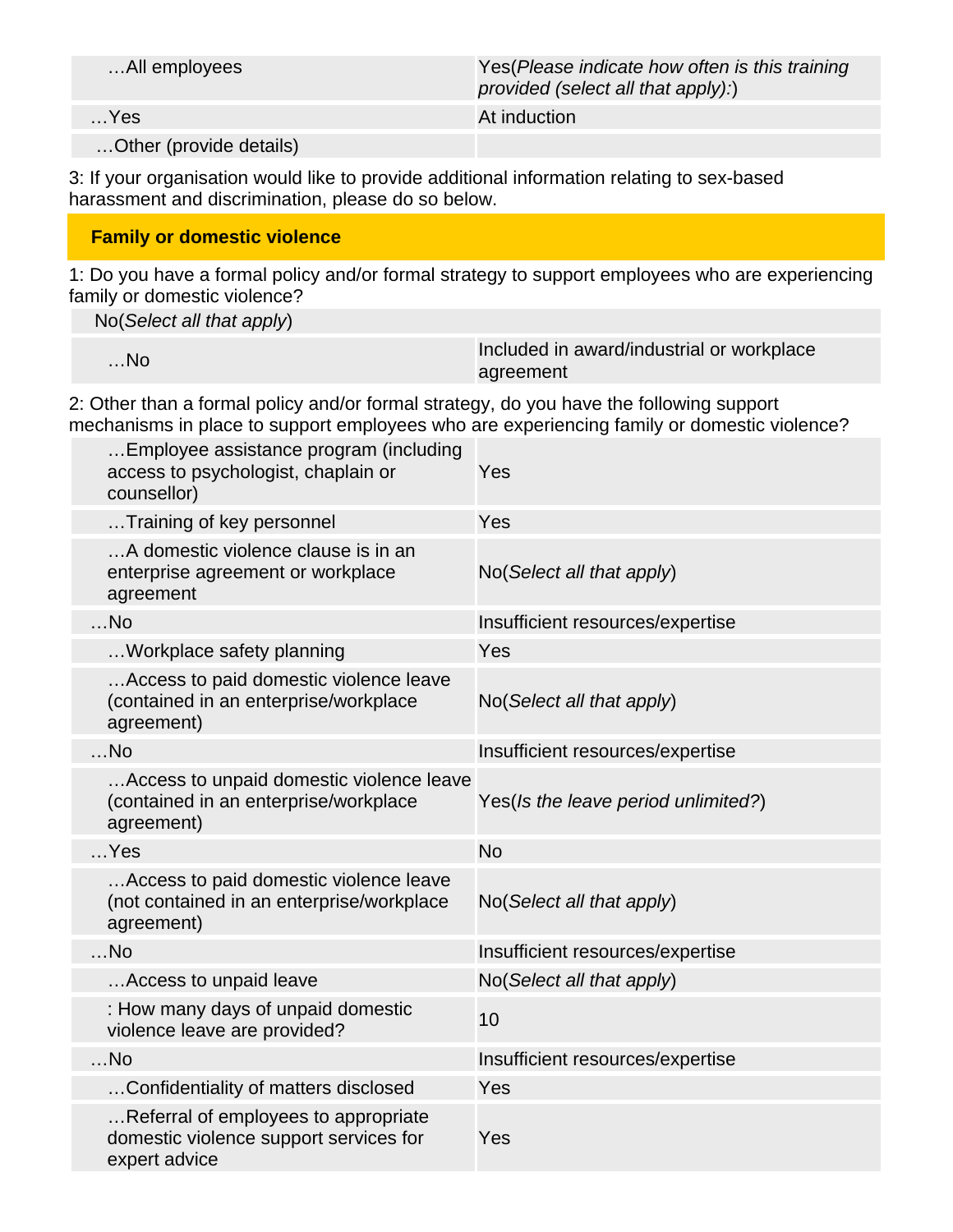| Protection from any adverse action or<br>discrimination based on the disclosure of<br>domestic violence | Yes                                  |
|---------------------------------------------------------------------------------------------------------|--------------------------------------|
| Flexible working arrangements                                                                           | Yes                                  |
| Provision of financial support (e.g.<br>advance bonus payment or advanced pay)                          | $No(Select \textit{all} that apply)$ |
| $$ No                                                                                                   | Insufficient resources/expertise     |
| Offer change of office location                                                                         | Yes                                  |
| Emergency accommodation assistance                                                                      | $No(Select \textit{all} that apply)$ |
| $$ No                                                                                                   | Insufficient resources/expertise     |
| Access to medical services (e.g. doctor or<br>nurse)                                                    | No(Select all that apply)            |
| $$ No                                                                                                   | Insufficient resources/expertise     |
| Other (provide details)                                                                                 | <b>No</b>                            |

3: If your organisation would like to provide additional information relating to family and domestic violence affecting your workplace, please do so below.